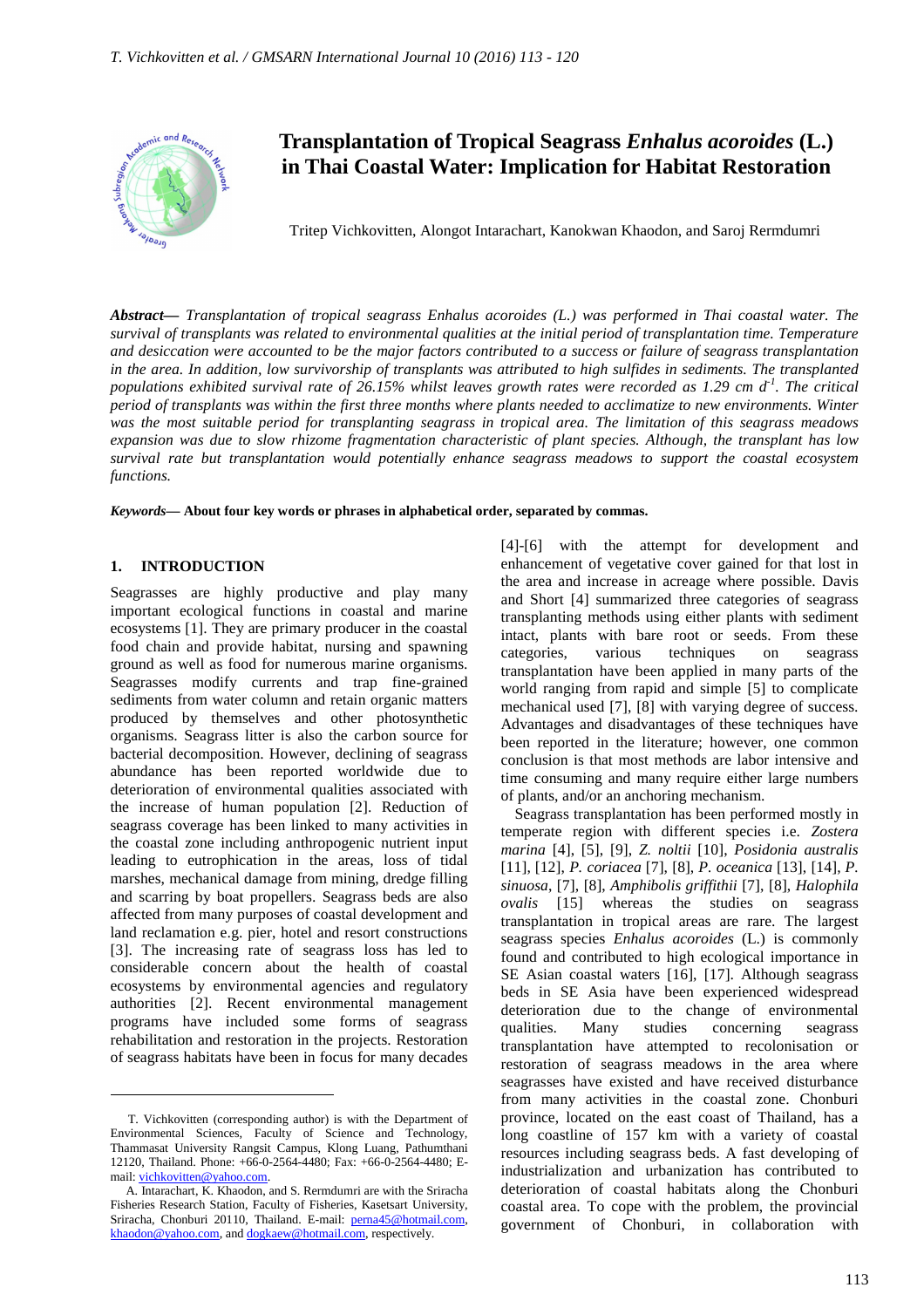Partnerships in Environmental Management for the Seas of East Asia (PEMSEA) organization, established the Integrated Coastal Management (ICM) program since 2001. Seagrass restoration has been considered as one of the possible ICM implementations at Sriracha Municipality coastal area. The major goal of our transplanting project was to find out the possibility to create seagrass beds in Sriracha coastal areas with emphasis on large and long-lived tropical seagrass *E. acoroides* and to elucidate the limitation of seagrass transplantation in the area.

# **2. MATERIALS AND METHODS**

#### *2.1 Donor plants sampling locations*

Khung Krabaen Bay is a shallow semi-enclosed bay located in Chanthaburi province on the east coast of Thailand. The bay is an oval-shaped with 4.6 km long and 2.6 km wide. The mouth of the bay is 500 m width and maximum water depth is approximately 4.0-6.0 m. The bay is surrounded by mangrove forests which act as the barrier against intensive shrimp culture on the landward areas. The bay supplies water for shrimp culture activities inland via nine inlet canals. Due to the small opening of the bay, the influence of the bay water is minimal. Bottom sediment in the bay is characterized as muddy to sandy mud sediment. There are 6 species of seagrasses with *E. acoroides* and *Halodule uninervis* are dominant species and form dense meadows in the inner part of the bay.

# *2.2 Plant Collection*

Seagrass (*E. acoroides*) was randomly retrieved from well developed seagrass beds. The collector followed the blades of the shoot to the substrate, uprooted approximately 15-20 cm of the rhizome by digging under the rhizome by hand, and snapped the rhizome to remove the plant. This technique allowed us to minimize disruption of root-rhizome layer. At the donor site, plants were temporarily stored in large coolers with a small amount of seawater to prevent exposure and desiccation and were later transferred back to Sriracha Fisheries Research Station. Collected seagrass remained viable for transplanting up to 3 d when stored in this manner.

# *2.3 Transplant locations*

Sriracha Bay is opened and generally exposed to wave action. There is a small island with the area of  $5500 \text{ m}^2$ , namely Koh Loi, located 800 m form shore line. Koh Loi is a popular recreational location among local people and tourists because it has delightful scenery on the hilltop as well as a recreational park in the surrounding areas. For tourism and water transportation development purposes, the Sriracha Municipality has been constructed a road to connect between Koh Loi and the mainland. Although, the road has water gate underneath to allow water circulation continue through the bay; however, the constructed road has created small embayment in the north and south of the bay where current and wave action are reduced. Therefore, two sites; one in the north (St. N), another in the south (St. S) of Sriracha coastal areas

were chosen for the transplant experiments. Both stations were located at 200 m from the shore line. Water depth at the transplanting sites varied between 2.5-4.0 m.

## *2.4 Transplanting procedure*

Transplanting of *E. acoroides* was primarily performed in August 2005 at St. N and once again in November 2005 at St. S. Transplantation of *E. acoroides* at each site was done in triplicate to create three patch sizes. A plot size of 10 m  $\times$  10 m was designed with spacing of 0.5 m intervals between planting units within a row. Triple shoots per one planting unit were planted in twenty rows, yielding 1200 shoots in a plot. This design resulted in 3600 shoots being planted at each of two transplant locations. Seagrasses were transplanted at both stations during low tide no matter daytime or nighttime regardless of planting convenience. Sediment was removed to the depth of 20 cm by using spade, then three mature *E. acoroides* shoots were placed into the sediment by hand. Since sediment remains unconsolidated for some time when the finger was removed, the rhizome was pushed under a more compact area of the sediment which assisted in anchoring the plants. The final position of the plants is similar to what occurs naturally with the buried rhizome parallel to the sediment surface and the shoots erect into the water column.

Growth and survival rates of transplanted seagrasses were assessed monthly. Growth was measured using leaf marking technique where twenty four plants at each transplanting plot were marked on leaf sheath. After a period of 2-3 d, leaves were remarked again. Growth was then measured as the difference between the first mark and the initial baseline after the second mark has been done. The total number of remaining plants at each plot was counted to examine the survival rate.

#### *2.3 Sediment and water qualities measurement*

Sediment samples were collected from either donor sites or transplanted sites using two plexiglass hand corers. One was used to determined grain size distribution and another was used for physical and chemical analyses. To determine grain size distribution, sediment from each sites was oven-dried at 105 ºC for 24 h and grain size analysis performed by the dry sieving method using a set of British Standard Test sieves of mesh size in the range of 0.063-9.5 mm, all nested together on an automatic mechanical sieve shaker (Model Endecotts EFL2 MK3). Grain size classification was obtained from the weight data of the respective size fractions based on the Wentworth scale. Sediment samples in another core was sliced with cutting plate into 1 cm depth intervals from surface down to 5 cm and subsequently sediment at depth 9-10 cm was selected to represent sediment at depth. Sediment at each depth was kept in a zip-lock bag and was mixed well prior to the physical and chemical analyses. Water content was measured after drying of weighed sediment at 105 ºC for 24 h. Total organic matter content (TOM) in sediment was measured as ignition loss (IL) after drying at 550 ºC for 3 h. The acid volatile sulfide (AVS) concentrations in sediment were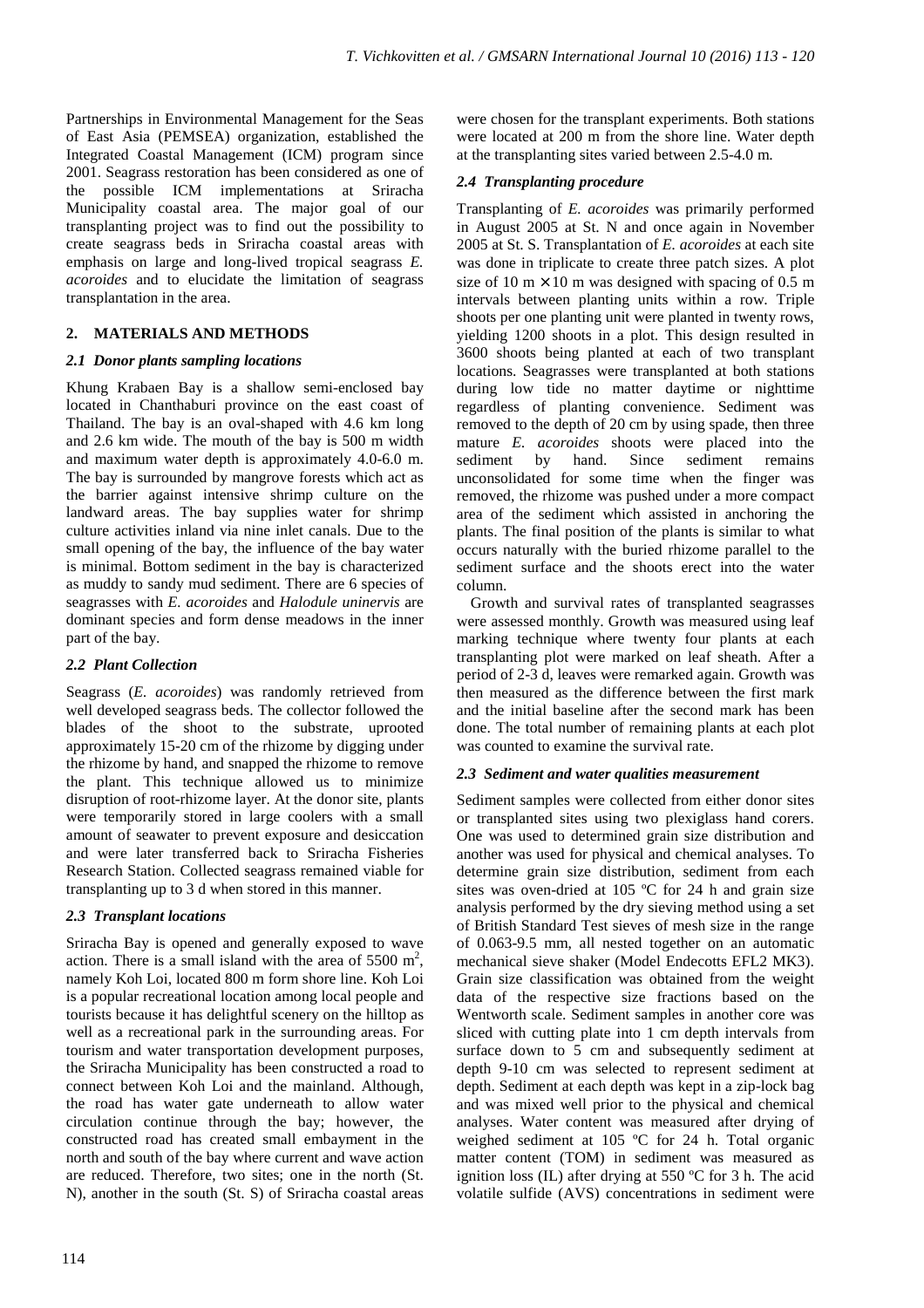determined by acidifying sediment samples with sulfuric acid and collecting the discharged  $H_2S$  in a dosimeter tube with an H2S-absorbent column (Gastec, Japan), which measures the amount of  $H_2S$  released [18]. Briefly, 1-2 g wet sediment was weighed into sulfide reactor column. One end of the detector tube was connected to sulfide reactor column via silicone tube and another end was connected to the suction pump. Then, add 2 ml of  $18N H_2SO_4$  into the reactor column where the solid phase sulfide in the sediments would convert to  $H<sub>2</sub>S$ . The  $H<sub>2</sub>S$  gas was pulled in through the detector tube by the vacuum pump with the sampling time of 2 min. The read value from the detector tube was then converted into sediment dry weight basis.

Field measurement of water qualities at the transplanting sites, including temperature, salinity, pH and dissolved oxygen (1 m depth from water surface) were examined using Multi-Parameter System (YSI 650 MDS) and transparency was measured using Secchi disk.

#### **3. RESULTS**

The chemical and physical characteristics of sediments from donor sites and selected sites for *E. acoroides* transplantation were determined and presented in Fig. 1.



**Fig. 1. Sediment properties including water content (A), organic matter content (B), AVS (C) and grain size distributions (D) from donor sites compared to selected sites for seagrass (***Enhalus acoroides***) transplantation. The values are expressed as mean±S.D. (n=3) and the abbreviations are denoted as DV; Vegetated donor site, DB; Bare donor site, N; Station North (St. N), S; Station South (St. S).**

Sediment water contents were similar among sites (26- 28%) with only exception for St. N where higher water content (34%) was recorded. Organic matter content in sediments were in the range between 3.11-6.11% with highest value was found in bare donor sites whereas organic matter content in sediments at the selected sites were closed to vegetated donor sites. When the comparison of acid volatile sulfide (AVS) in sediments was done, the difference between donor sites and transplanted sites was obviously shown. Two selected areas for transplants have 3-7 times higher AVS than those found in vegetated donor sites. Sediments for both vegetated and bare at donor sites were composed of slightly higher sand (87.2-90.9%) than two selected sites (76.7-81.4%) regardless of grain size distribution. The overall picture of sediment characteristics of the selected sites were similar to donor sites with only exception for significantly higher AVS were pronounced in transplanted sites. Seasonal variations of sediment characteristics at transplanted sites (St. S) including water content (A), organic matter content (B) and AVS (C) were monitored since *E. acoroides* had been transplanted in October 2005 (Fig. 2). Water content in sediment was uniformity reductions with depth with slightly lower values were found in the rainy season. Organic matter content was almost constant at ~2% in surface sediment through out the study period. It increased to reach the maximum at 3 cm depth before decreased with depth in the summer and rainy seasons. Sediment organic matter content was rather constant with depth with values between 1.43-2.02% in winter. Vertical depth profiles of AVS were similar among seasons where low AVS values  $(0.73-8.34 \mu g gDW^{-1})$ were obtained in surface sediment then increased to reach the maxima at 3 cm depth before decreased downward. However, seasonal variation had significantly affected depth profiles of AVS in *E. acoroides* transplanted sediment (Fig. 2C). High AVS values were observed in summer whilst intermediate and low AVS were found in the winter and rainy seasons.



**Fig. 2. Vertical depth profiles (mean±S.D., n=3) related to seasonal variation of water content (A), organic matter content (B) and AVS (C) from seagrass (***Enhalus acoroides***) transplanted sediments at St. S in Sriracha Bay.**

Transplantation of *E. acoroides* at St. N occurred in August 2005 where low tide was presented during the daytime. Plants at all three transplanted plots did not survive after one week revisited. In addition to high AVS in sediment, desiccation of transplanted plants due to exposure to sunlight and high surface water temperature (≥40 ºC) could be the main reason for transplantation failure. Although, natural plants at the donor site were also treated at the same manner; however, revegetation was pronounced after tidal datum had changed following seasonal cycle.

**Fig. 3. Survival rate of transplanted seagrass (***Enhalus acoroides***) at St. S in Sriracha Bay.**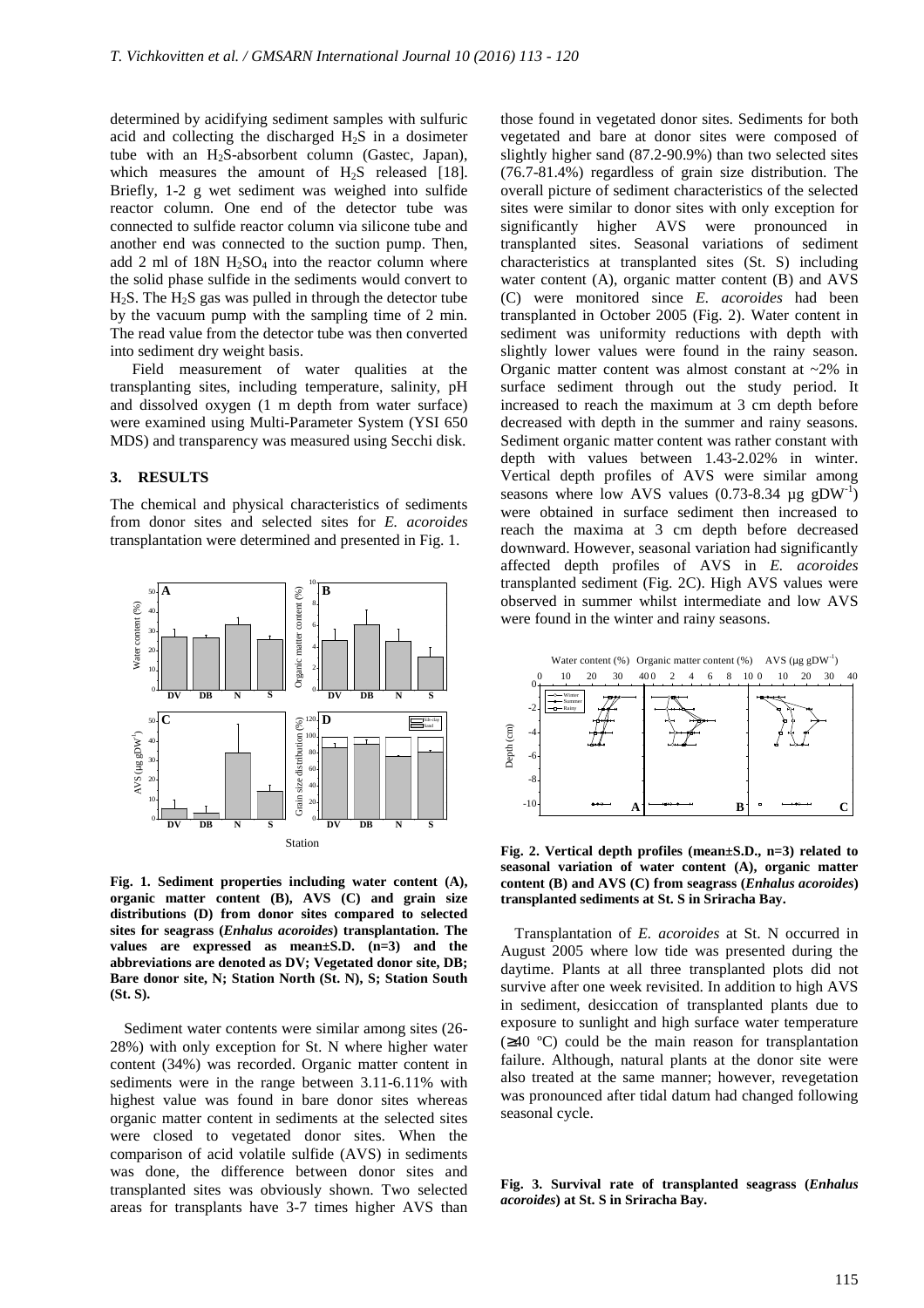

In contrast, transplantation success was recorded when site and transplanting period had changed to St. S in November 2005. In this period, low tide was recorded during the nighttime; therefore, the degree of plant exposure to sunlight and high water temperature were reduced. Individual shoots were successfully established with growth over the eight-month period. The survival rate of transplants reduced dramatically to  $57.9 \pm 3.83\%$ within one month after transplantation. Two months survivorship was  $30.9 \pm 2.61\%$  and it decreased to  $28.8 \pm$ 3.21% over the span of four months. The survival rate remained constant at about 27% after four months (Fig. 3). Leaf growth rate reduced from  $1.44 \text{ cm d}^{-1}$  to  $1.28 \text{ cm}$  $d^{-1}$  within three months after the initial transplantation period before fluctuated close to this value and the overall average leaf growth rate of the transplants was recorded as  $1.29 \pm 0.08$  cm d<sup>-1</sup> (data not shown).

Water qualities from the transplanted sites at Sriracha Bay (St. S) were presented in Table 1. Water temperature varied between 26.88-31.67 ºC, pH fell within the range of 7.15-8.34, salinity fluctuated from 30.43 to 35.15 ppt, DO was in the range of 4.31 and 6.63 mg  $l^{-1}$  and secchi depth differed between 0.8-1.5 m, respectively. The examined water quality parameters in this study were within the range of those gennerally found in the Sriracha coastal water.

**Table 1. Water qualities from the transplantation sites of seagrass (***Enhalus acoroides***) at Sriracha Bay (St. S).** 

| Time     | Temp<br>$(^{\circ}C)$ | pH   | Salinity<br>(ppt) | DO<br>$(mg 1-1)$ | Secchi<br>Depth<br>(m) |
|----------|-----------------------|------|-------------------|------------------|------------------------|
| Aug $05$ | 30.17                 | 8.34 | 30.43             | 4.50             | 1.0                    |
| Sep 05   | 30.10                 | 7.84 | 31.80             | 4.31             | 0.8                    |
| Oct 05   | 29.67                 | 7.73 | 32.99             | 4.55             | 1.8                    |
| Nov $05$ | 29.71                 | 7.15 | 33.70             | 5.14             | 1.5                    |
| Dec~0.5  | 28.45                 | 7.70 | 34.65             | 6.35             | 1.5                    |
| Jan 06   | 26.88                 | 7.54 | 35.15             | 6.63             | 1.0                    |
| Feb 06   | 30.70                 | 7.75 | 31.10             | 5.53             | 1.5                    |
| Mar $06$ | 30.64                 | 7.73 | 31.27             | 6.21             | 1.5                    |
| Apr $06$ | 31.67                 | 7.79 | 30.60             | 6.70             | 0.3                    |
| May 06   | 30.80                 | 7.88 | 28.80             | 5.43             | 0.1                    |
| Jun 06   | 31.50                 | 7.89 | 28.85             | 4.41             | 0.5                    |

#### **4. DISCUSSIONS**

In addition to reverse habitat degradation, to select transplantation habitats carefully, and to optimize the transplantation techniques, van Katwijk et al. [6] suggested that prior to launch the seagrass restoration program, it was necessary to consider on selection of an appropriate donor population, spreading of risks, and ecosystem engineering effects. Keeping this guideline in mind, we chose the similar physical properties between donor sites and transplanted sites. Exhibited sediment characteristic which could support seagrass growing during the initial transplanting period is regarding to be one of the key factors contributed to seagrass transplantation success. However, it is apparent that sediment physical properties cannot always predict the suitability of the areas for seagrass transplantation [6]. Although, sediment physical properties at the two selected sites were similar to the donor sites but transplantation success was gained only at St. S. The difference between donor sites as well as among the transplanting sites was the initial acid volatile sulfide (AVS) in sediments. High AVS values were observed in transplanting sediments where St. N had  $\sim$ 7 times higher whilst St. S obtained  $\sim$ 3 times higher than donor sites. AVS are shown to be the major fraction of reduced sulfur compounds in sediments [19] and are potential phytotoxins [20]. Although seagrasses appear to be well adapted for survival in anaerobic sediment environments by developing a lacunae system [21], [22]; however, periods of sediment hypoxia have been associated with the decline of seagrass beds [20], [23]. The increase of sediment sulfide levels have been related to depressed photosynthetic potential and resulted in loss of seagrass vegetation in stressed environments. It has been criticized that supplementary of oxygen from either above-ground plant parts or water column to belowground tissues can reduce sulfides effects by oxidization of sulfides to elemental sulfur and accumulation in below-ground plant tissues [24], [25].

Availability of oxygen to support oxidation processes needs of below-ground tissues could enhance the survival of transplants. The unsuccessful transplantation at St. N could possibly be explained by high AVS content in sediments in accordance with plants inability to keep the balance between production and respiration in the below-ground tissues which made them vulnerable to sulfides effects. The transplantation process may have caused some kind of stress to the transplants due to uprooting and handling which made them more sensitive to the effects of adverse factors than non-transplanted plants. In addition, *E. acoroides* has large rhizome and subsequently larger wound on rhizome fraction in comparrison to other seagrass species; therefore, transplants may suffer from loss of important carbon reserve via exudation before the completion of wound healing [26]. Other environmental conditions have to be taken in to account for transplants survivorship as well as influencing sulfides effects on seagrasses [20], [24]. The rainy season in the area starts from May to October and tidal regime in this period following high tide during the nighttime and low tide during the daytime. Therefore,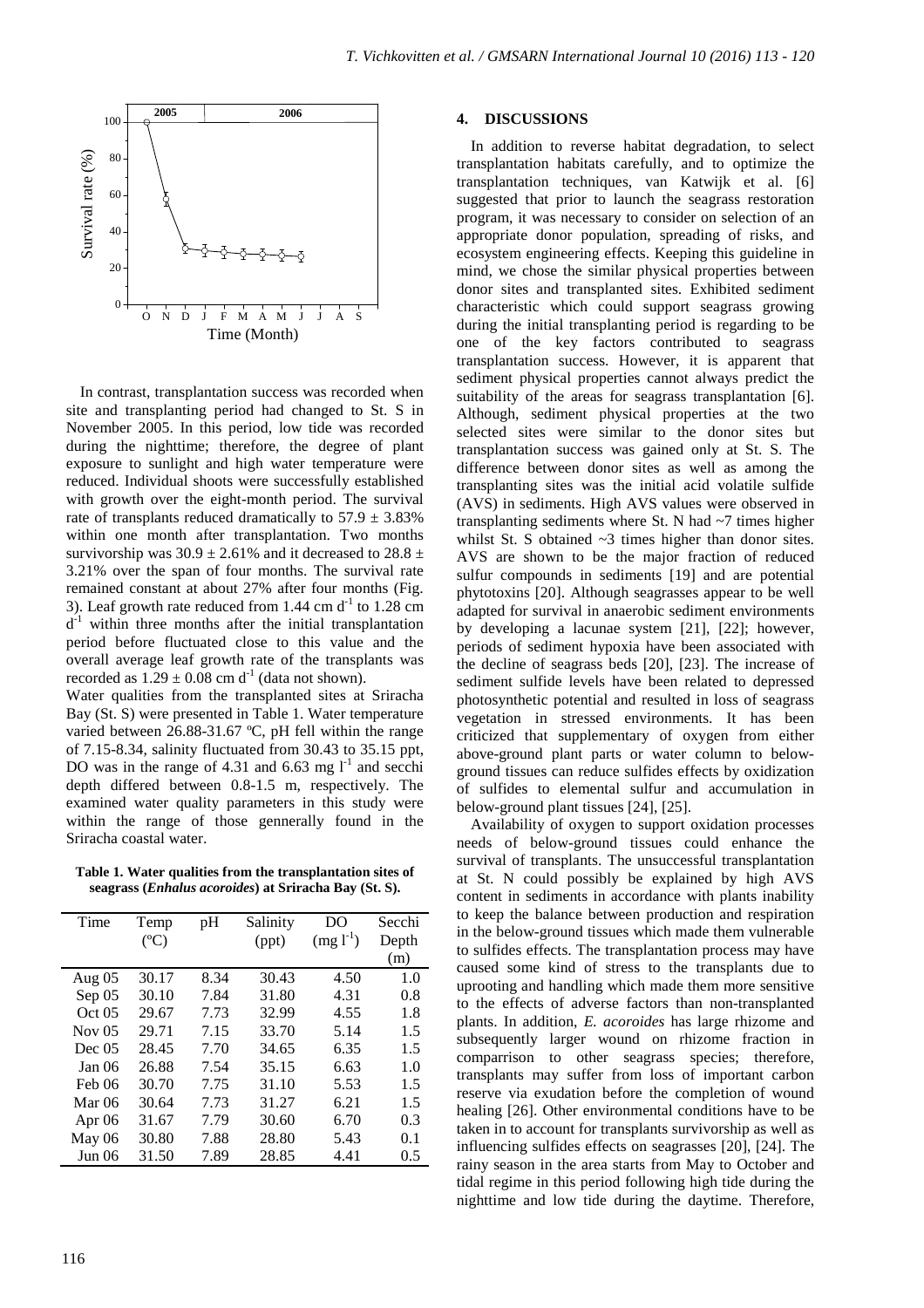transplants at St. N in August will expose to sunlight and desiccation during the daytime period. Elevated water temperature can stimulate stress and exhibit a negative effect on health and survival of seagrass [10], [27] especially when this phenomenon is incorporated with high light irradiance and high organic nutrients concentrations [28], [29]. Increased turbidity in rainy season also affects underwater light quality and quantity and is related to photosynthetic processes which in turn influence survival of transplanted seagrass [9].

The success of transplants occurred at St. S in winter (November) although higher AVS was observed at the station than donor sites but it was only half of the amount found at St. N in August. The winter period stands between November and January where low tide occurs in nighttime while high tide pronounced in daytime. Less impact from desiccation and sunlight as well as the possibility of oxygen supply to overcome the sulfide effects in accordance with low temperature were thus influenced successful establishment and subsequent growth of *E. acoroides* in winter. Many studies indicated that seasonal variation involved on survival and success of transplanted seagrass with emphasis on temperature changes [4], [10], [27]; however, suitable season for seagrass transplantation varied among the regions. In high latitude temperate region, severe winter may cause scouring and rafting of sea ice on transplants [4] whilst winter seems to be the best season for transplantation of seagrasses in low latitude temperate region [10], [27]. Our results suggest that the success of seagrass transplantation in tropical areas varies seasonally and winter is the most suitable period to establish seagrass meadows via transplantation in the region. Physical and biological disturbances may play a significant role on transplantation success. For instance, Davis and Short [4] suggested that biological disturbance from crabs and worms could influence the survival of transplanted seagrass but these were not always important factors in other areas [5]. We did not see a significant impact from such biological disturbance although we observed the carbonaceous tube of polychaete on *E. acoroides* blade but this phenomenon was also present at the donor sites. A number of literatures reported success on transplantation of fast growing temperate seagrasses such as *Zostera marina* with meadows formation in many instances but it is difficult to draw conclusion and comparison to tropical seagrasses like *E. acoroides* which we were monitored the transplants up to eight months without any new erected shoot was observed. This is consistent with previous study on *E. acoroides* exhibited meadows which was characterized by long shoot, root and rhizome with slow rhizome branching frequency therefore exhibits a patchy distribution of clonal fragments [16], [30].

Monitoring of the transplants at St. S was performed in moderate periods with an attempt to clarify survival and growth of transplants and the properties of transplanted sediments. Both survival and growth of transplants reduced dramatically in the first three months before transplants exhibited the survival rate of 27% and average growth rate of  $1.29 \pm 0.08$  cm d<sup>-1</sup>. Growth of *E*. *acoroides* varied with season and location where leaf growth rate can be varied from less than 1 cm  $d^{-1}$  up to more than 2 cm  $d^{-1}$  [16], [31]; however, transplants grow with slower rate compared to plants at the donor sites [14] suggesting that *E. acoroides* transplants needed time to acclimatize to new environment. Exposure during the day and the resulting of desiccation of the seagrass leaves can cause catastrophic reductions in above-ground biomass and growth, whereas seagrasses continue to grow; although, the water is shallow and even they are exposed to the air during the night, when desiccation is unlikely [32]. Seasonal variations were present in both organic matter content and AVS in transplanted sediments. Low organic matter content  $(-2%)$  as well as low AVS  $(\sim 13 \mu g)$  gDW<sup>-1</sup>) was pronounced at the initial transplantation period in winter (November to January) suggesting that less accumulation of organic matter in accordance with low temperature could reduce decomposition rate resulted in low AVS. High organic matter content in association with high AVS was pronounced in summer (February to April) suggesting that anaerobic decomposition under sulfate reducing conditions was dominated in sediments and was stimulated by higher temperature and organic matter [33]. The highest AVS concentrations of  $\sim$ 26 µg gDW<sup>-1</sup> observed at 2-3 cm depth was closed to the value presented at St. N however, no sign of sulfide effects on transplants suggesting that transplants have settled and acclimatized to sulfide in sediments. It was observed, during the rainy season (May to October) with available data till June 2006 when this study was conducted, that the desiccation of surface sediments in combination with high temperature during the daytime were potentially influenced to low amount of AVS in sediments. An increased resuspension in consistent with a simultaneously observed large increase turbidity of surface water may be an additional factor from tidal flushing leading towards the lower AVS concentrations in the sediments.

## **5. CONCLUSION**

Transplantation is a potential tool to restore and replace the ecological values lost due to both direct and indirect impacts from coastal disturbance on seagrass beds. In addition, transplantation of seagrass in suitable areas can also enhance the habitats and productivities in the coastal zones. However, the success of seagrass transplantation depends on a number of factors. Transplanting period in combination with site selection is the major factor that can contribute to the success or failure of seagrass transplantation. Seagrass (*E. acoroides*) transplantation success in tropical region such as in Thai coastal water depends on physical, biological and chemical factors including low temperature, low sulfide in sediments in accordance with less degree of desiccation and winter seems to be the best time to create transplantation in the region. Monitoring of transplanting *E. acoroides* over the span of eight months suggests that the most critical period to determine success of transplantation is within three months. After this period, exhibit plants can survive through the summer month although higher sulfide is pronounced in the sediments.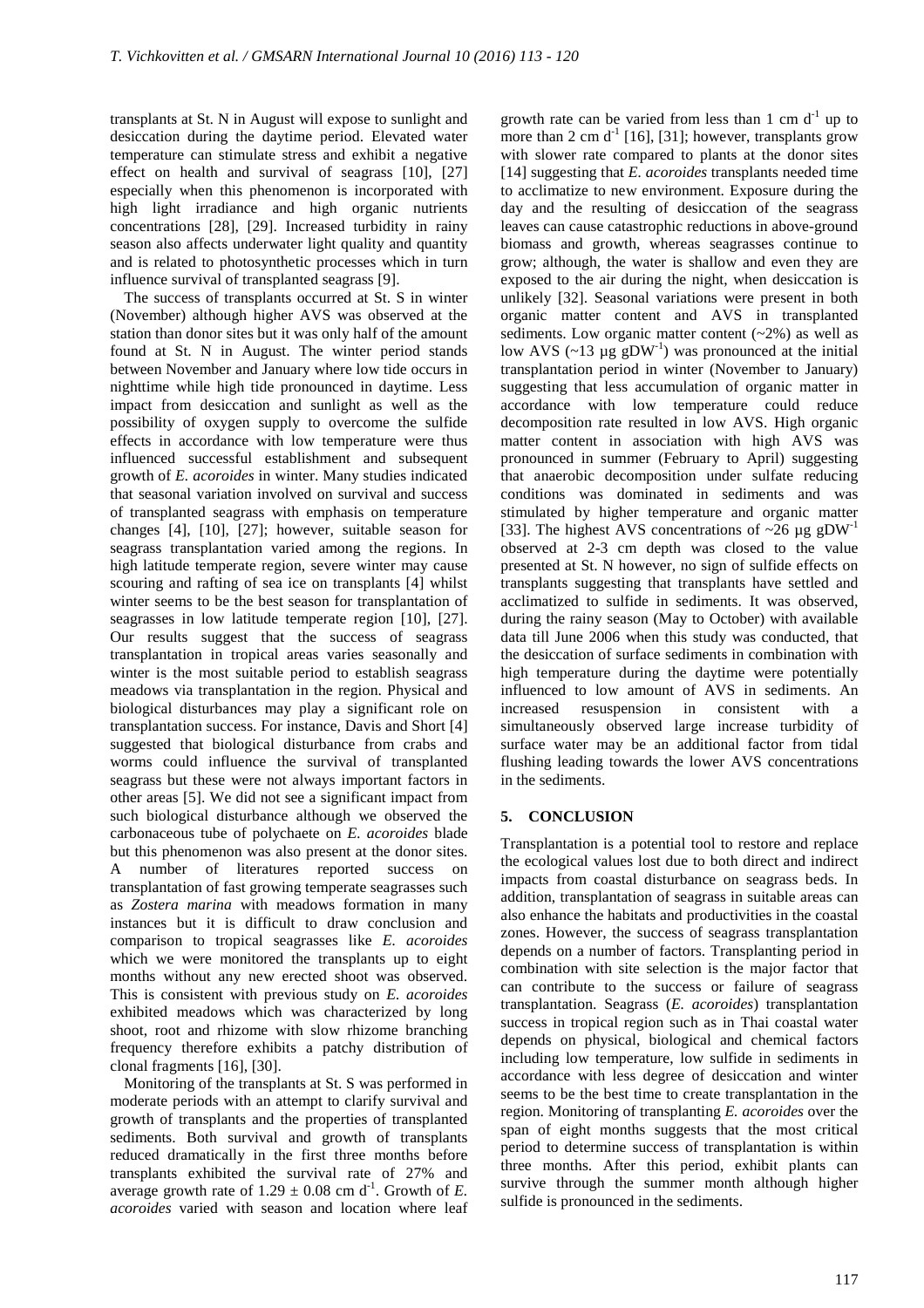#### **ACKNOWLEDGMENT**

We are grateful to Chonburi Integrated Coastal Management (Chonburi ICM) Project and Sriracha Municipality for the financial support. We also sincerely thank K. Sornsiri and the staffs of Sriracha Fisheries Research Station for field assistance. Many thanks go to K. Chatpunnarangsee for helping on manuscript editing.

#### **REFERENCES**

- [1] Hemminga M.A., and Duarte C.M. 2000. Seagrass Ecology. Cambridge: Cambridge University Press.
- [2] Short F.T., and Wyllie-Echeverria S. 1996. Natural and human-induced disturbance of seagrasses. *Environmental Conservation* 23: 17-27.
- [3] Daby D. 2003. Effects of seagrass bed removal for tourism purposes in Mauritian bay. *Environmental Pollution* 125: 313-324.
- [4] Davis R.C., and Short F.T. 1997. Restoring eelgrass, *Zostera marina* L., habitat using a new transplanting technique: the horizontal rhizome method. *Aquatic Botany* 59: 1-15.
- [5] Orth R.J., Harwell M.C., and Fishman J.R. 1999. A rapid and simple method for transplanting eelgrass using single, unanchored shoots. *Aquatic Botany* 64: 77-85.
- [6] van Katwijk M.M., Bos A.R., de Jonge V.N., Hanssen L.S.A.M., Hermus D.C.R., and de Jong D.J. 2009. Guidelines for seagrass restoration: importance of habitat selection and donor population, spreading of risks, and ecosystem engineering effects. *Marine Pollution Bullatin* 58: 179-188.
- [7] Paling E.I., van Keulen M., Wheeler K.D., Phillips J., and Dyhrberg R. 2001a. Mechanical seagrass transplantation in Western Australia. *Ecological Engineering* 16: 331-339.
- [8] Paling E.I., van Keulen M., Wheeler K.D., Phillips J., Dyhrberg R., and Lord D.A. 2001b. Improving mechanical seagrass transplantation. *Ecological Engineering* 18: 107-113.
- [9] Moore K.A., Wetzel R.L., and Orth R.J. 1997. Seasonal pulses of turbidity and their relations to eelgrass (*Zostera marina* L.) survival in an estuary. *Journal of Experimental Marine Biology and Ecology* 215: 115-134.
- [10] Martins I., Neto J.M., Fontes M.G., Marques J.C., and Pardal M.A. 2005. Seasonal variation in shortterm survival of *Zostera noltii* transplants in a declining meadow in Portugal. *Aquatic Botany* 82: 132-142.
- [11] Campbell M.L., and Paling E.I. 2003. Evaluating vegetative transplant success in *Posidonia australis*: a field trail with habitat enhancement. *Marine Pollution Bulletin* 46: 828-834.
- [12] Meehan A.J., and West R.J. 2002. Experimental transplanting of *Posidonia australis* seagrass in Port Hacking, Australia, to assess the feasibility of restoration. *Marine Pollution Bulletin* 44: 25-31.
- [13] Balestri E., Piazzi L., and Cinelli F. 1998 Survival and growth of transplanted and natural seedlings of *Posidonia oceanica* (L.) Delile in a damaged

coastal area. *Journal of Experimental Marine Biology and Ecology* 228: 209-225.

- [14] Lepoint G., Vangeluwe D., Eisinger M., Paster M., van Treeck P., Bouquegneau J.-M., and Gobert S. 2004 Nitrogen dynamics in *Posidonia oceanica* cuttings: implications for transplantation experiments. *Marine Pollution Bulletin* 48: 465- 470.
- [15] Kilminster K.L., Walker D.I., Thompson P.A., and Raven J.A. 2006. Limited nutritional benefit to the seagrass *Halophila ovalis*, in culture, following sediment organic matter enrichment. *Estuarine Coastal and Shelf Science* 68: 675-685.
- [16] Vichkovitten T. 1998. Biomass, growth and productivity of seagrass; *Enhalus acoroides* (Linn. f) in Khung Kraben Bay, Chanthaburi, Thailand. *Kasetsart Journal (Natural Science)* 32: 109-115.
- [17] Agawin N.S.R., Duarte C.M., Fortes M.D., Uri J.S., and Vermaat J.E. 2001. Temporal changes in the abundance, leaf growth and photosynthesis of three co-occurring Philippine seagrasses. *Journal of Experimental Marine Biology and Ecology* 260: 217-239.
- [18] Tsutsumi H. 1995. Impact of fish net pen culture on the benthic environment of a cove in south Japan. *Estuaries* 18: 108-115.
- [19] Wind T., and Conrad R. 1995. Sulfur compounds, potential turnover of sulfate and thiosulfate, and number of sulfate-reducing bacteria in planted and unplanted paddy soil. *FEMS Microbioloy Ecology* 18: 257-266.
- [20] Koch M.S., and Erskine J.M. 2001. Sulfide as a phytotoxin to the tropical seagrass *Thalassia testudinunum*: interactions with light, salinity and temperature. *Journal of Experimental Marine Biology and Ecology* 266: 81-95.
- [21] Smith R.D., Dennison W.C., and Albert R.S. 1984. Role of seagrass photosynthesis in root aerobic processes. *Plant Physiology* 74: 1055-1058.
- [22] Caffrey J.M., and Kemp W.M. 1991. Seasonal and spatial patterns of oxygen production, respiration and root rhizome release in *Potamogeton perfoliatus* L. and *Zostera marina* L. *Aquatic Botany* 40: 109-128.
- [23] Holmer M., and Nielsen S.L. 1997. Sediment sulfur dynamics related to biomass-density patterns in *Zostera marina* (eelgrass) beds. *Marine Ecology Progress Series* 146: 163-171.
- [24] Holmer M., Frederiksen M.S., and Møllegaard H. 2005. Sulfur accumulation in eelgrass (*Zostera marina*) and effect of sulfur on eelgrass growth. *Aquatic Botany* 81: 367-379.
- [25] Holmer M., Pedersen O., and Ikejima K. 2006. Sulfur cycling and sulfide intrusion in mixed Southeast Asian tropical seagrass meadows. *Botanica Marina* 49: 91-102.
- [26] Zimmerman R.C., Reguzzoni J.L., and Alberte R.S. 1995. Eelgrass (*Zostera marina* L.) transplants in San Francisco Bay: role of light availability on metabolism, growth and survival. *Aquatic Botany* 51: 67-86.
- [27] Meinesz A., Molenaar H., Bellone E., and Loquès